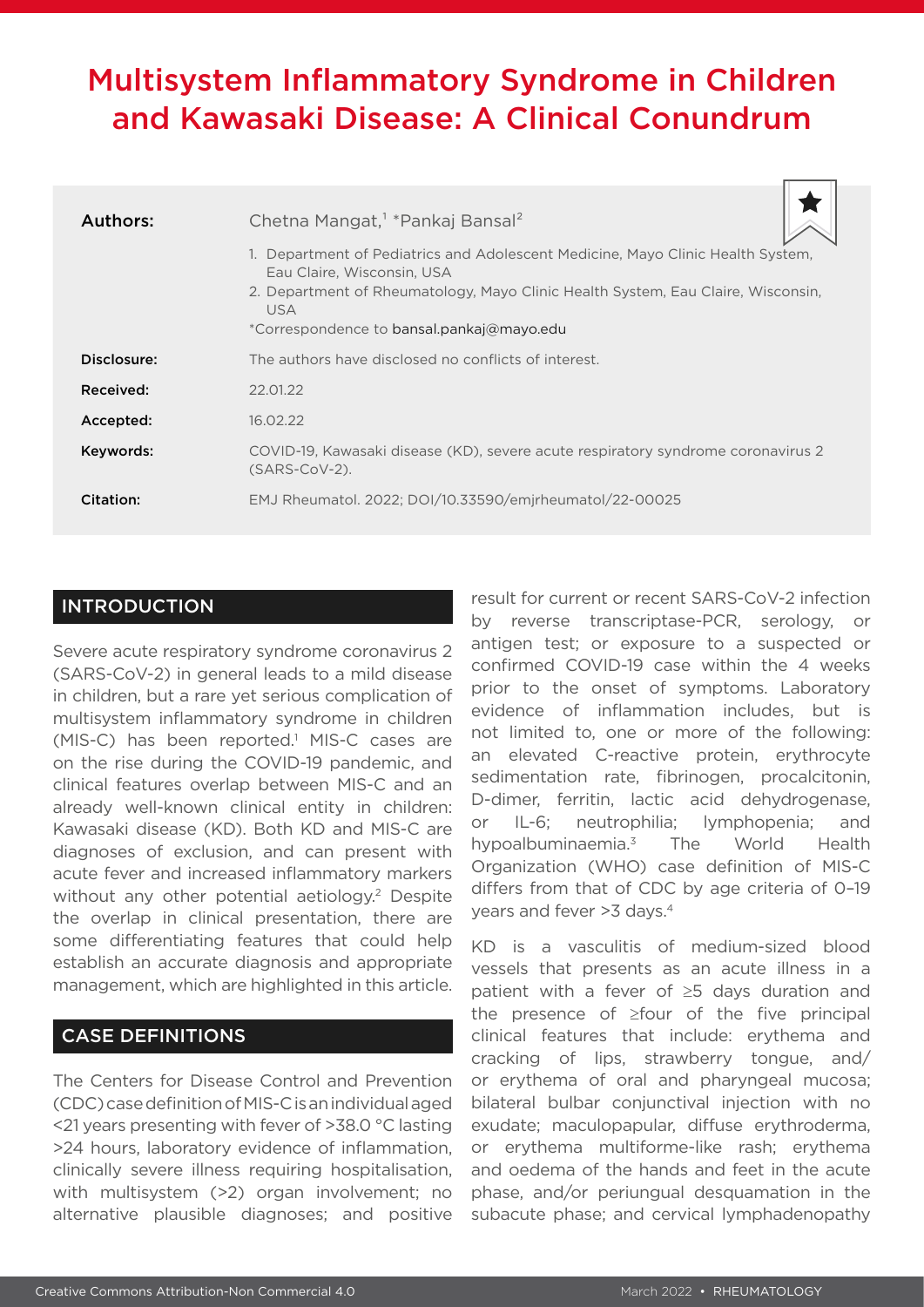(≥1.5 cm diameter). Patients whose illness does not meet the CDC case definition but who have fever and coronary artery abnormalities are classified as having atypical or incomplete KD.5

#### CLINICAL FEATURES

KD often affects young children <5 years and is more common in the Asian population.<sup>5</sup> However, for MIS-C, the average age of presentation is 9–11 years, and it is more common in children from Black and Hispanic backgrounds, which could be because of increased incidence of SARS-CoV-2 infection in these subgroups.<sup>6,7</sup> Seasonal variations are noted in KD, and it is more common in winter and spring. Temporal association between MIS-C cases and an increase in the number of SARS-CoV-2 cases has been noted since the beginning of the pandemic; MIS-C usually presents 4–5 weeks after SARS-CoV-2 infection, which is itself usually mild.<sup>2,6-8</sup> Differentiation can be difficult based on clinical features alone, as both KD and MIS-C can present with fever, increased inflammatory markers, and mucocutaneous manifestations. However, in MIS-C, cardiac markers such as B-type natriuretic peptide and troponin are increased, with associated thrombopenia, leukopenia, and lymphopenia; whereas, thrombocytosis is common in KD. Coagulopathy, gastrointestinal symptoms, neurocognitive symptoms, and diastolic dysfunction with cardiogenic shock are more common in patients with MIS-C compared to KD.<sup>1,2</sup>

Both KD and MIS-C can have cardiac sequelae, and KD is the most common cause of acquired heart disease in paediatric populations across the globe. Coronary aneurysm can be a potential complication in both KD and MIS-C. Left ventricular dysfunction is the most common cardiac complication of MIS-C, followed by coronary artery aneurysm and conduction abnormalities, which emphasises the need for different management and follow-up strategies based on cardiac involvement.<sup>7,8</sup> Echocardiogram is recommended to screen coronary aneurysms and to assess ventricular dysfunction during the acute illness. Development of new coronary artery aneurysms can be seen in the convalescent phase of illness and serial followup echocardiograms at 1–2 weeks and then at

4–6 weeks are needed, even in patients with no cardiac abnormalities in the acute phase of illness.<sup>7</sup> In addition, serial monitoring with B-type natriuretic peptide, troponin, and ECG is also recommended.

#### MANAGEMENT

Similarities and dissimilarities exist in management as well. Intravenous Ig (IVIG) with high-dose aspirin is the recommended firstline treatment of KD.<sup>5</sup> Infliximab, cyclosporine, glucocorticoids, and plasmapheresis have been reported to be successful in treating IVIGresistant cases. Antiplatelet and anticoagulation therapies should be considered for large  $(≥8)$ mm) and/or persistent coronary aneurysms. So far, there are no standardised treatment guidelines developed for MIS-C management, and low-dose aspirin is recommended to decrease the risk of thrombosis; long-term use of aspirin is tailored according to thrombophilic risk factors. Inotropic agents are used in MIS-C management due to diastolic dysfunction. Some observational studies have reported favourable outcomes with glucocorticoids in addition to IVIG as initial treatment, when compared to IVIG alone.7-9 However, to date, there are no available clinical trial data comparing these two treatment modalities. Clinical trials comparing infliximab, a TNF inhibitor, as an initial treatment along with IVIG compared to IVIG alone are emerging, and preliminary results suggest that patients treated with combination therapy are less likely to require additional therapy with vasoactive agents, had decreased length of intensive care unit stay, decreased development of left ventricular dysfunction, and more rapid decline in C-reactive protein levels.10 However, the data available so far are limited to the management of the acute phase of the disease, and no data are available regarding the long-term consequences of this disease.

The aetiology of KD remains unknown, and no preventative strategies are known. However, MIS-C is clearly related to SARS-CoV-2, and vaccinations for SARS-CoV-2 have been approved for children aged ≥5 years in many countries.11 Emerging research suggests that children as young as 6 months old might need to receive their own vaccine, as antibodies acquired passively by placental transport start declining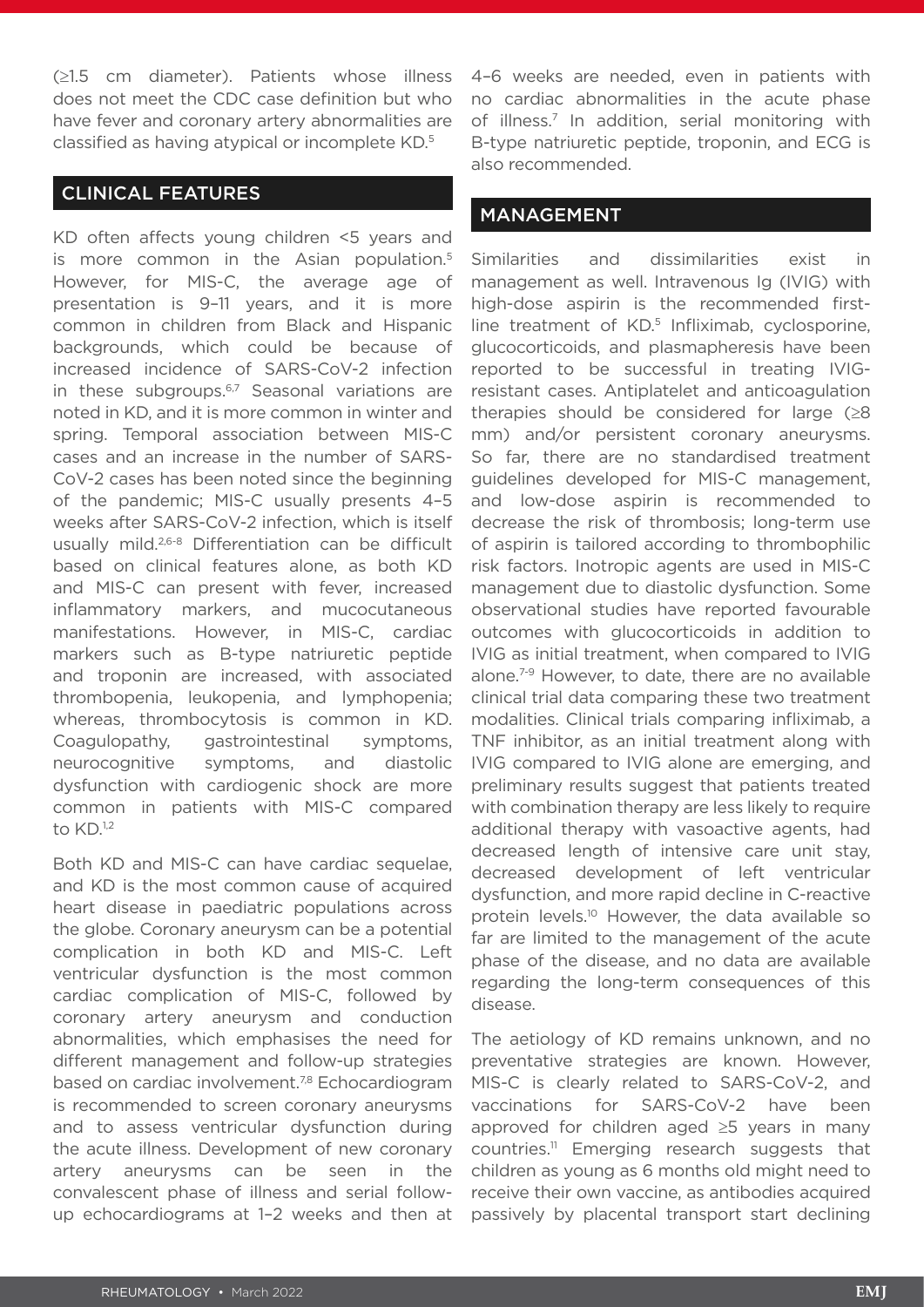|                     | Kawasaki Disease                                                                                                              | MIS-C                                                                                                                                                             |
|---------------------|-------------------------------------------------------------------------------------------------------------------------------|-------------------------------------------------------------------------------------------------------------------------------------------------------------------|
| Aetiology           | Unknown                                                                                                                       | Preceding SARS-CoV-2 infection or<br>exposure in the last 4 weeks                                                                                                 |
| Diagnosis           | Fever ≥5 days with four out of five of:                                                                                       | • Fever ≥1 day                                                                                                                                                    |
|                     | • Polymorphous rash                                                                                                           | • Laboratory evidence of inflammation                                                                                                                             |
|                     | · Oral mucosa changes<br>• Extremities changes<br>• Cervical lymphadenopathy ≥1.5 cm<br>• Non-exudative bulbar conjunctivitis | • Two or more organ system<br>involvement (gastrointestinal,<br>cardiovascular, renal, neurological,<br>haematological or cutaneous)<br>requiring hospitalisation |
| Age                 | <5 years                                                                                                                      | 8-12 years                                                                                                                                                        |
| Race                | More common in Asian population                                                                                               | More common in Black and Hispanic<br>populations                                                                                                                  |
| Laboratory findings | Elevated inflammatory markers                                                                                                 | Elevated inflammatory markers                                                                                                                                     |
|                     | $\cdot$ CRP                                                                                                                   | $\cdot$ CRP                                                                                                                                                       |
|                     | $\cdot$ ESR                                                                                                                   | $\cdot$ ESR                                                                                                                                                       |
|                     | Haematological                                                                                                                | • Ferritin                                                                                                                                                        |
|                     | • Thrombocytosis                                                                                                              | • Procalcitonin                                                                                                                                                   |
|                     | • Anaemia                                                                                                                     | Haematological                                                                                                                                                    |
|                     | Others                                                                                                                        | · Neutrophilia                                                                                                                                                    |
|                     | • Elevated liver function tests                                                                                               | • Lymphopenia                                                                                                                                                     |
|                     | • Elevated D-dimer                                                                                                            | · Thrombocytopenia                                                                                                                                                |
|                     |                                                                                                                               | Coagulopathy                                                                                                                                                      |
|                     |                                                                                                                               | • Elevated PT/PTT                                                                                                                                                 |
|                     |                                                                                                                               | • Elevated D-dimer                                                                                                                                                |
|                     |                                                                                                                               | Cardiac enzymes                                                                                                                                                   |
|                     |                                                                                                                               | • Elevated troponin                                                                                                                                               |
|                     |                                                                                                                               | • Elevated BNP                                                                                                                                                    |
| Complications       | Cardiac                                                                                                                       | Cardiac                                                                                                                                                           |
|                     | • Coronary arteritis and aneurysms<br>Multi-organ failure                                                                     | • Ventricular dysfunction and shock<br>(most common)                                                                                                              |
|                     | • Uncommon                                                                                                                    | • Arrythmia                                                                                                                                                       |
|                     |                                                                                                                               | • Myocarditis                                                                                                                                                     |
|                     |                                                                                                                               | • Coronary aneurysm                                                                                                                                               |
|                     |                                                                                                                               | Multi-organ failure                                                                                                                                               |
|                     |                                                                                                                               | • Common                                                                                                                                                          |
| Initial treatment   | IVIG with high-dose aspirin                                                                                                   | IVIG alone or in combination with<br>glucocorticoids or infliximab*                                                                                               |
| Follow-up           | Echocardiogram                                                                                                                | Echocardiogram                                                                                                                                                    |
|                     | • 1-2 weeks                                                                                                                   | • 1-2 weeks                                                                                                                                                       |
|                     | • 4-6 weeks                                                                                                                   | • 4-6 weeks                                                                                                                                                       |
|                     |                                                                                                                               | • Additional follow-up based on<br>cardiac involvement                                                                                                            |
| Outcomes            | Fatality: 0.01%                                                                                                               | Fatality: 1.4-1.7%                                                                                                                                                |

\*Based on early clinical trial data.

BNP: B-type natriuretic peptide; CRP: C-reactive protein; ESR: erythrocyte sedimentation rate; IVIG: intravenous Ig; MIS-C: multisystem inflammatory syndrome in children; PT: prothrombin time; PTT: partial thromboplastin time; SARS-CoV-2: severe acute respiratory syndrome coronavirus 2.